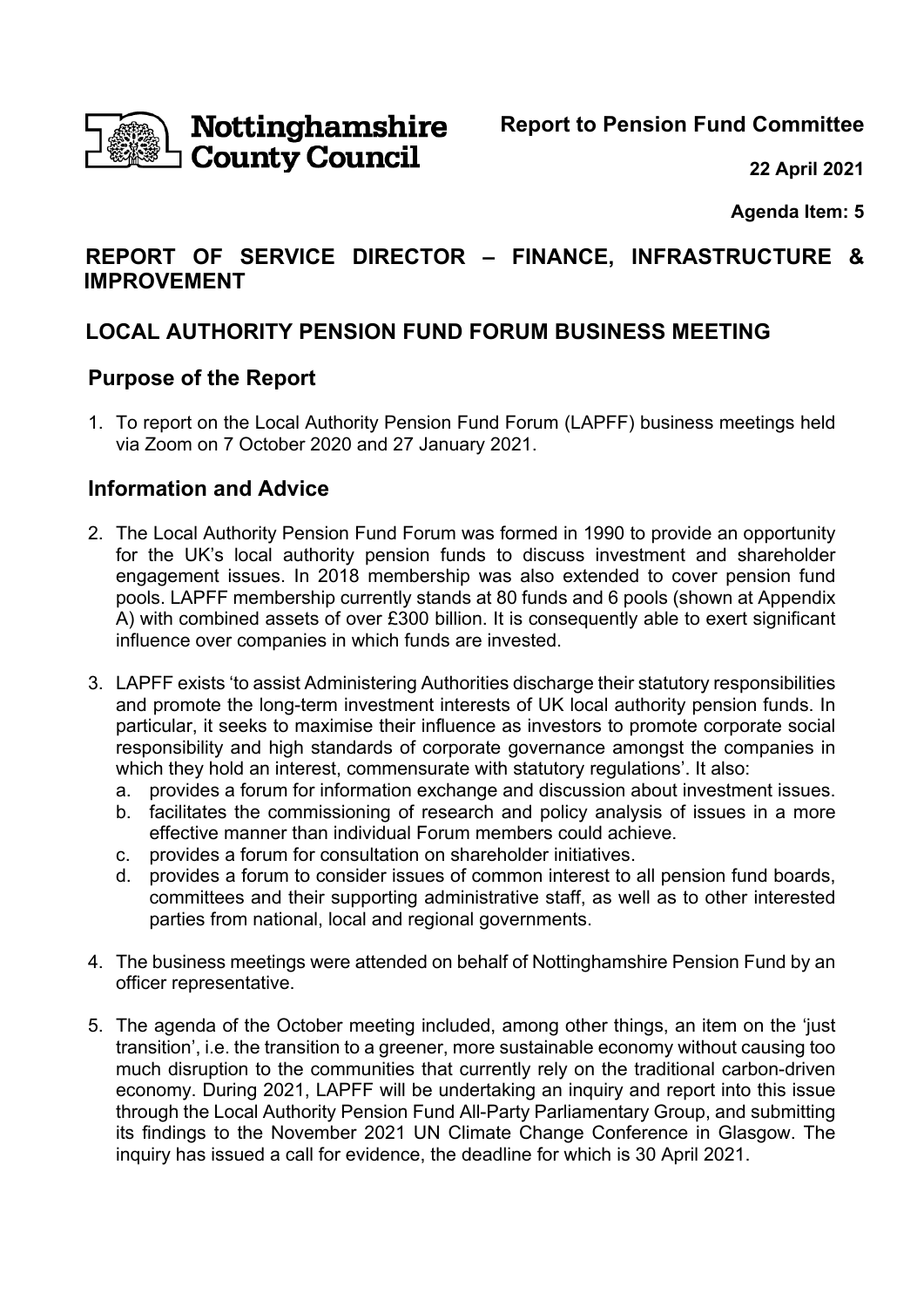- 6. Much of the discussion at the January meeting was given over to Covid-19 and how this can be tackled under the rubric of ESG. For instance, some of the spread of the virus has been attributed to poor working practices such as cheaply-hired migrant labour and the communal accommodation that is sometimes offered such labourers. Where appropriate, questions on such matters will be raised at future engagement meetings.
- 7. Before the close of the January meeting Carmen Nuzzo (Principles for Responsible Investment) gave a presentation on engagement relating to fixed income investments, which is not currently undertaken by LAPFF due to their being fewer natural channels for such engagement.
- 8. At both business meetings an update on LAPFF's engagement work in the previous quarter was presented. The headline engagement story in the quarter to September 2020 related to Aboriginal caves in Western Australia which had been destroyed by the Anglo-Australian multinational company Rio Tinto during a mining exploration.
- 9. The January meeting engagement report, covering the quarter to December 2020, reinforced the previous quarter's engagement by focussing on AngloAmerican and Glencore, both large international mining operations.
- 10. The latest engagement reports are listed as background papers to this report, but all LAPFF engagement reports can be found on the LAPFF website:

https://lapfforum.org/publications/category/quarterly-engagement-reports/

### **Statutory and Policy Implications**

11. This report has been compiled after consideration of implications in respect of finance, the public sector equality duty, human resources, crime and disorder, human rights, the safeguarding of children, sustainability and the environment and those using the service and where such implications are material they are described below. Appropriate consultation has been undertaken and advice sought on these issues as required.

#### **RECOMMENDATION/S**

That Nottinghamshire Pension Fund Committee members consider whether there are any actions they require in relation to the issues contained within the report.

#### **Nigel Stevenson Service Director – Finance, Infrastructure and Improvement**

#### **For any enquiries about this report please contact: Ciaran Guilfoyle**

#### **Constitutional Comments (KK 08/04/2021)**

12. This is an updating information report and Nottinghamshire Pension Fund Committee is the correct body for considering that information and any further action which members may wish to take in light of that information.